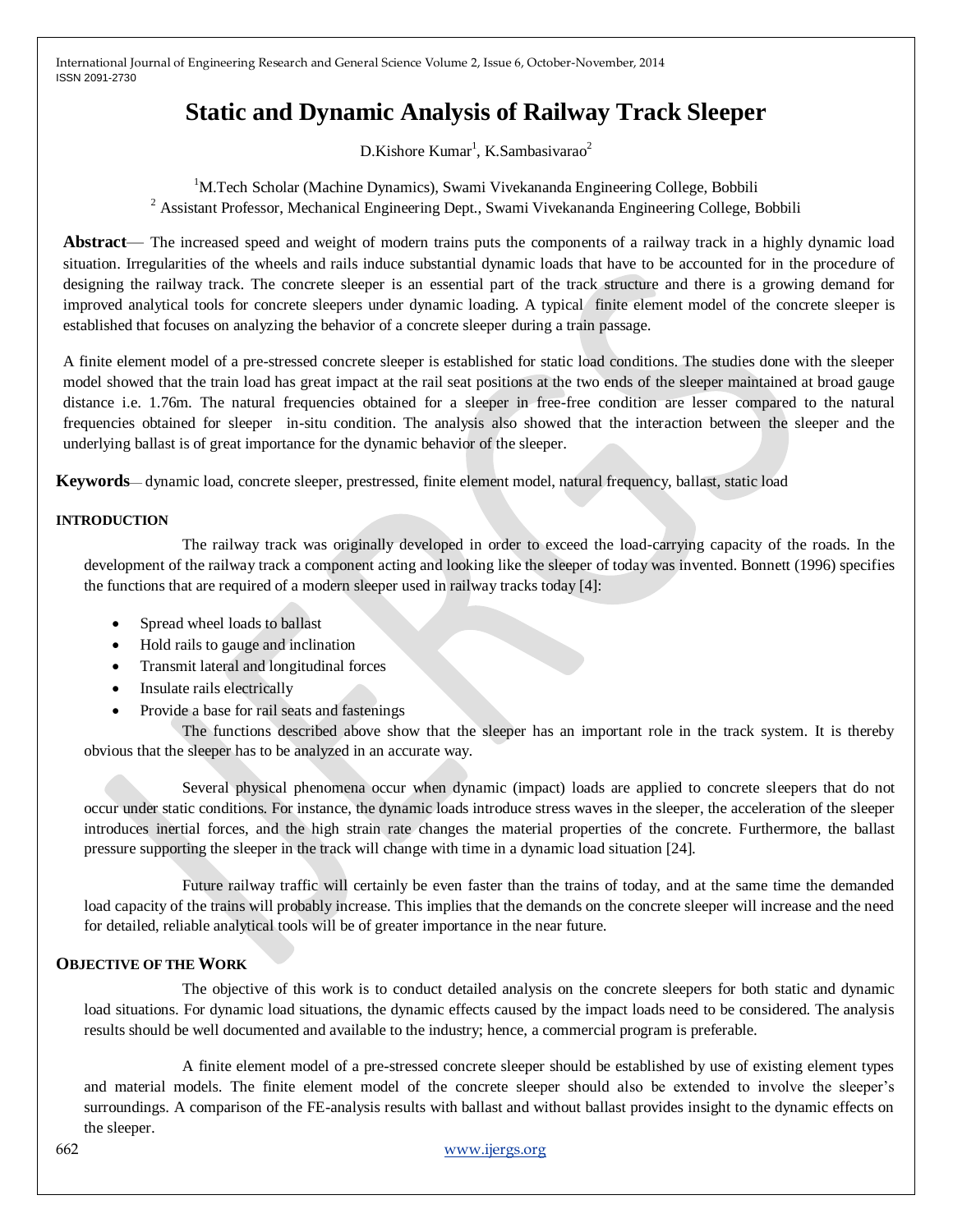## **LITERATURE REVIEW**

The combination of rails, fitted on sleepers with a suitable fastening system and resting on ballast and subgrade is called the railway track or permanent way [26]. Sometimes temporary tracks are also laid for conveyance of earth and materials during construction works<sup>[7]</sup>. The name permanent way is given to distinguish the final layout of track from these temporary tracks. Fig. 1 below shows a typical cross section of a permanent way on an embankment.



**Fig.1.** *Typical cross-section of a Permanent way on embankment*

In a permanent way the rails are joined in series by fish plates and bolts and then they are fixed to sleepers by different types of fastenings. The sleepers properly spaced, resting on the ballast are suitably packed with ballast. The layer of ballast rests on the prepared subgrade called the formation.

The rails act as girders to transmit the wheel load to the sleepers. The sleepers hold the rails in proper position with respect to proper tilt, gauge and level, and transmit the load from rails to the ballast. The ballast distributes the load over the formation and holds the sleepers in position. On curved tracks, super elevation is maintained by ballast and the formation is leveled. Minimum ballast cushion is maintained at the inner rail, while the outer rail gets kept more ballast cushion. Additional quantity of ballast is provided on the outer cess of each track for which the base width of the ballast is kept more than for a straight track [26].

# **Rails:**

The rails on the track act as steel girders for the purpose of carrying axle loads. They are made of high carbon steel to withstand wear and tear. Flat-footed rails are mostly used in railway track. The functions of rails are as given below:

- Rails provide a hard, smooth and unchanging surface for passage of heavy moving loads with a minimum friction between the steel rails and steel wheels.
- Rails bear the stresses developed due to heavy vertical loads, lateral and braking forces and thermal stresses.
- The rail material used is such that it gives minimum wear to avoid replacement charges and failures of rails due to wear.
- Rails transmit the loads to sleepers and consequently reduce pressure on ballast and formation below.

The rails of larger length are preferred to smaller length of rails, because they give more strength and economy for a railway track. The weakest point of a track is the joint between two rails. Lesser the number of joints, lesser would be the number of fish plates and this would lead to lesser maintenance cost, smoother running of trains and more comfort to the passengers. Moreover the more number of joints increase wear and tear of the vehicle components, including wheels [26].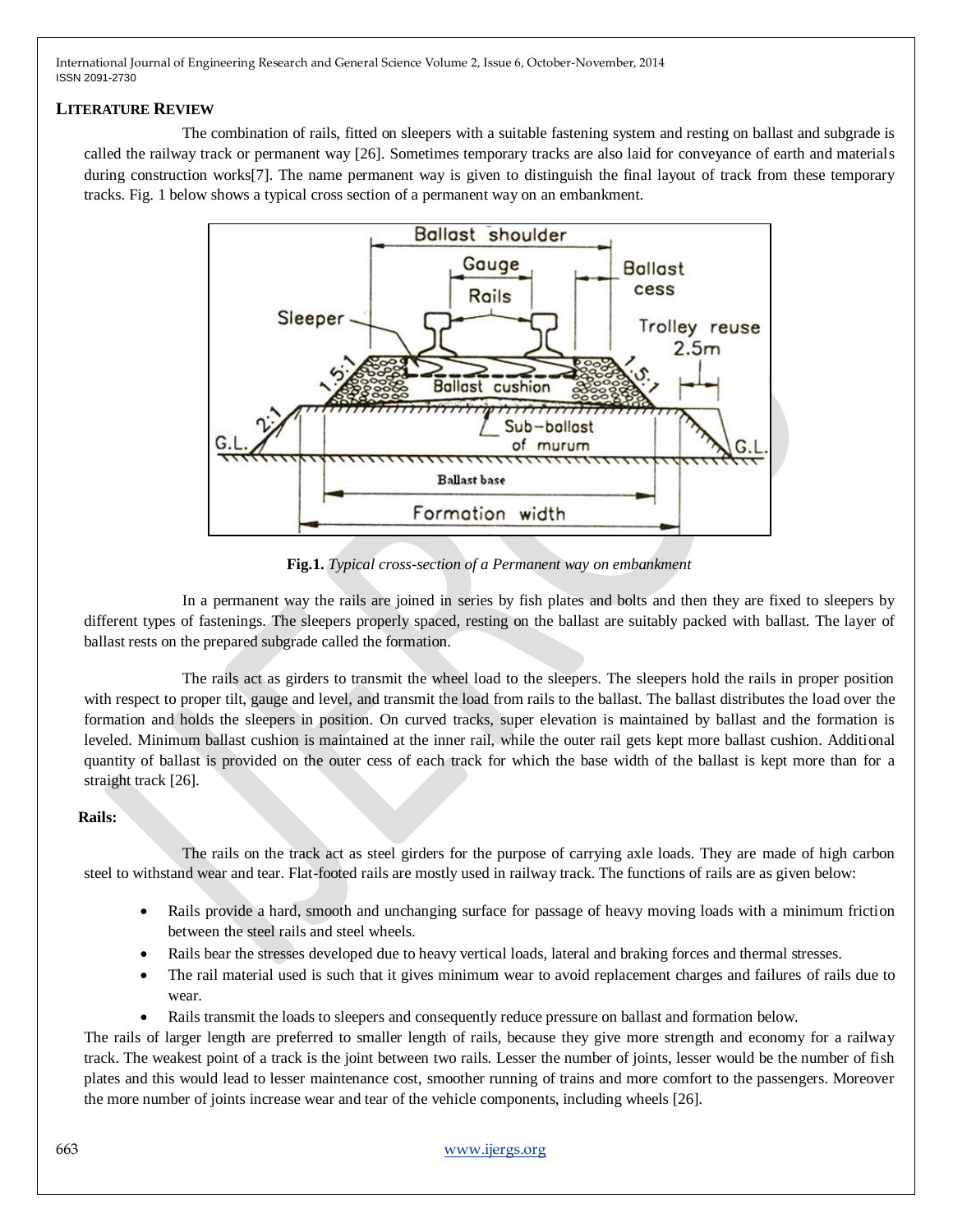#### **Rail Fasteners:**

Probably one of the most spectacular developments that permanent ways went through since the beginning of the railways can be seen in the improvement of fastening systems. This development became more rapid in the last decades, especially in the last few years. It can be explained by the increasing demands of railway transport due to the competitive situation between transport means. The demands railways have to satisfy are the reduction of travel time, punctuality and comfort. These improvements are realized in practice by high-speed tracks and generally by continuously increasing speed. But these demands of railway traffic increase the severity of requirements a permanent way has to meet [11].

One of the most important aspects transportations are judged by is protection of the environment. Basically it can be stated that railway is an environment friendly means of transport. In spite of this fact the damaging influences that are mostly noise- and vibration nuisance have to be decreased [23]. These considerations also justify the development of special solutions of permanent way elements.

All the requirements mentioned above revive the need of development of new fastening systems that basically differ from the traditional types. The most important function of fastening systems is to provide strong and flexible connection between rail and its supporting structure that can be sleeper or slab. In addition to this main function fastenings have to meet other requirements that are in some cases contradictory [11].

Operations and maintenance requirements can be as important as the track strength considerations, because they address real issues of concern for maintenance personnel who have ultimate responsibility in using rail fastening components in the field. Among the intangible considerations are: fastener life, maintainability, and, where needed, electrical isolation [31, 30].

The final category of fastener characteristics is one that addresses the overall cost of the track system. It is a matter of particular importance to private freight railroads. Any criterion, then, developed for both tangible and intangible performance characteristic s must be evaluated in light of total system costs. Further, these must be life cycle costs taken within the railway operating environment as against simple first costs [23].

## **Sleepers:**

Sleepers are members generally laid transverse to the rails on which the rails are supported and fixed, to transfer the loads from rails to the ballast and subgrade below [26]. Sleepers perform the following functions [26]:

- i) To hold the rails to correct gauge (exact in straight and flat curves, loose in sharp curves and tight in diamond crossings).
- ii) To hold the rails in proper level transverse tilt i.e., level in turnouts, crossovers, etc., and at 1 in 20 tilt in straight tracks, so as to provide a firm and even support to rails.
- iii) To act as elastic medium in between the ballast and rails.
- iv) To distribute the load from the rails to the index area of ballast underlying it or to the girders in case of bridges.
- v) To support the rails at a proper level in straight tracks and at proper super elevation on curves.
- vi) Sleepers also add to the longitudinal and lateral stability of the permanent track on the whole.
- vii) They also provide means to rectify track geometry during service life.

For good performance of sleepers to fulfill the above functions or objectives an ideal sleeper should possess the following characteristics [26]:

- i) The sleepers to be used should be economical, i.e., they should have minimum possible initial and maintenance costs.
- ii) The fittings of the sleepers should be such that they can be easily adjusted during maintenance operations such as easy lifting, packing, removal and replacement.
- iii) The weight of sleepers should not be too heavy or excessively light, i.e., they should have moderate weight, for ease of handling.
- iv) The design of sleepers should be such that the gauge, alignment of track and levels of the rails can be easily adjusted and maintained.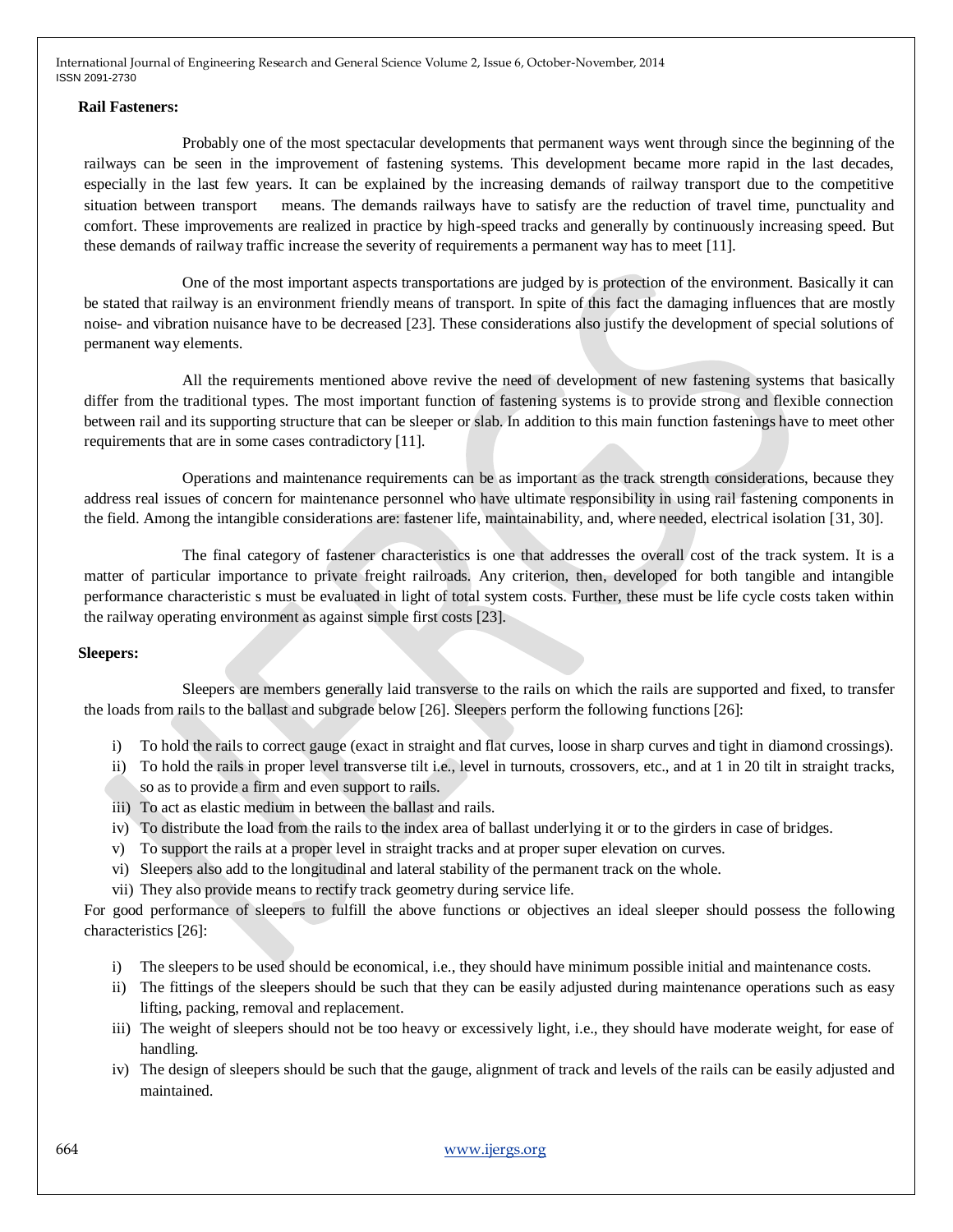- v) The bearing area of sleepers below the rail seat and over the ballast should be enough to resist the crushing due to rail seat and crushing of the ballast underneath the sleeper.
- vi) The sleeper design should be such as to facilitate easy removal and replacement of ballast.
- vii) The sleepers should be capable of resisting shocks and vibrations due to passage of heavy loads of high-speed limits.

viii)The design of the sleepers should be such that they are not damaged during packing processes.

ix) The insulation of rails should be possible for track circuiting, if required, through sleepers.

## **Classifications of sleepers:**

Sleepers can be classified according to the material used in their construction in the following way [26]:

- 1) Wooden sleepers
- 2) Metal sleepers
	- a) Cast iron sleepers
	- b) Steel sleepers
- 3) Concrete sleepers
	- a) Reinforced concrete sleepers
	- b) Prestressed concrete sleepers

A detailed note based on concrete sleepers is presented in the preceding sections.

## **Design Considerations for Concrete Sleepers:**

As noted above, the railway was originally developed to have higher load-carrying capacities than the roads. One of the pioneers in the history of railways was G.Stephenson, who built his first steam locomotive in 1813. In the development of the railway a component acting and looking like the sleeper of today was invented quite soon. The demands on the sleepers have increased with the improvement of the railway [25]. In the early railways, the natural choice of material for the sleeper was often wood. One reason for starting to use reinforced concrete sleepers was to get a great reduction in the overall cost of track maintenance [1].

A reference body of experiments with reinforced concrete sleepers arose as far back as 1880, and reinforced concrete sleepers were used quite extensively in the 1920s and 1930s in countries such as Italy and India [5].The use of reinforced concrete sleepers increased the structural stiffness and developed unique problems that are not associated with wooden sleepers, such as flexural cracks which could lead to deterioration of the sleepers [19]. This fact, together with shortage of goodquality timber during World War II blockades, forced in the development and use of prestressed concrete sleepers. Since then, the use of prestressed concrete sleepers has increased and become standard in the railway tracks of several countries. The development of prestressed concrete sleepers solved the early problems associated with the ordinary reinforced concrete sleepers [27].

The study of loads on sleepers in tracks had low priority from the 1940s to the 1980s.Early work in the UK showed that very high loads occurred at rail joints, and also due to the balance weight on steam locomotive wheels. In the 1980s rail seat cracking of sleepers, i.e. cracks at the base of the sleeper in the position of the rail, was found in the Northeast Corridor, USA. This led to new studies of loads on sleepers [7].

The source of the overloading was found to be out-of-round wheels generating dynamic loads, and further research revealed additional factors involved in the dynamic load generation [30, 31]. Different influencing parameters regarding the generation and magnitude of the dynamic loads have been identified during the years, as per Ahlbeck (1980) [2], Grassie and Cox (1984) [12], Buekett *et al*. (1987) [6], Igwemezie and Saeed Mirza (1989) [17, 24], Dahlberg and Nielsen (1991) [8], Wakui and Okuda (1991) [28]. The reported parameters are vehicle speed, wheel imperfections, random differences of levels between rails, type and condition of the suspension system, rail joints, and corrugation of the railhead [14, 15, 16, 17]. A literature survey to describe the state of the art in research concerning out-of-round wheels has been written by Johansson and Nielsen (1998) [18].

According to Wakui and Okuda (1991) the largest dynamic load induced to the track may be one caused by irregularities of the wheel such as wheelflats. Wheelflats are caused by the wheels of a vehicle becoming locked during braking,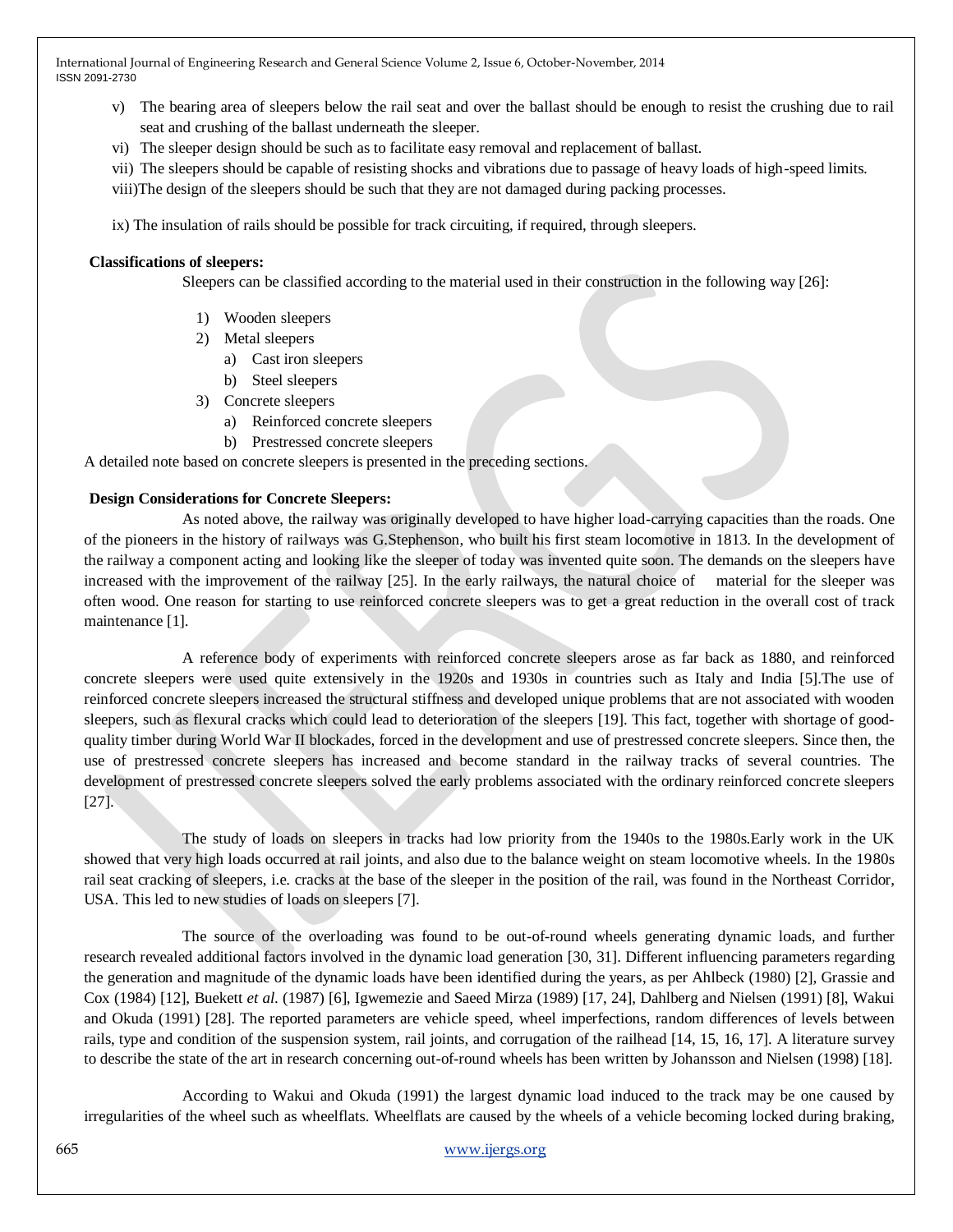and sliding along the track. The friction created by this grinds a flat spot on the wheel, see Newton and Clark (1979) [20]. The wheelflats causes impact loads, i.e. loads generated by a stroke with short duration. The duration of the impact load caused by wheelflats is in the range of 1-3 microseconds, according to Xiang *et al*. (1994) [29], and its magnitude can be several times larger then the static load caused by the weight of the train. Research carried out by Harrison and Moody (1982) [16] and Dean *et al*. (1982) showed that cracks found in the prestressed concrete sleepers were strongly connected with the presence of wheelflats.

#### **Design considerations for prestressed concrete sleepers:**

Results from many research projects show that the design philosophies used in different countries fail to capture all necessary considerations [5]. The traditional philosophy is to use a static design system, where the static nominal axle load, *FStat*, is increased by a dynamic factor, *η Dyn*, as shown in Figure 2. Railway authorities often assume a uniform distribution of the ballast pressure, p, beneath the sleeper, or other simplified pressure distributions [9, 10]. However, this approach does not consider the dynamic effects in the sleeper, caused by the impact loads. The impact loads introduce stress waves and rebound reactions that are essential to account for, if the dynamic behavior of a sleeper is to be analyzed correctly [24].





**Fig.3***. Static design system of a sleeper* **Fig.3***. Sleeper cross section as per RDSO/T-2496[32]* 

# **DESIGN AND MODELLING OF CONCRETE SLEEPERS**

#### **Sleeper Section:**

The sleeper considered in the present work is of RDSO (Research Division and Standards Organization) T-2496 type pre-stressed concrete sleeper. The cross section of the sleeper varies in shape and size from the rail seat end to the centre of the sleeper [32]. The sleeper is symmetric in shape and size about its centre portion. The total length of the sleeper as per RDSO is 2600 mm. At the rail seat the top width of the sleeper end 150 mm where as the bottom width is 249.8 mm. The bottom width at the rail seat varies from 249.8 mm to 211.8 mm till a height of 98.4 mm from the seat bottom. At the centre of the sleeper the cross sectional width varies from 220 mm at bottom to 150 mm at the top with a height of 180 mm. The central distance between the rail seats, i.e. broad gauge distance between the two rails laterally is 1.761 m. The cross sectional area of sleeper as per RDSO specifications is shown in Figure 3.

## **Material Properties:**

Prestressed concrete is basically concrete in which internal stresses of a suitable magnitude and distribution are introduced so that the stresses resulting from the external loads are counteracted to a desired degree. Prestress is defined as a method of applying pre-compression to control the stresses resulting due to external loads below the neutral axis of the beam tension developed due to external load which is more than the permissible limits of the plain concrete. The pre-compression applied (may be axial or eccentric) will induce the compressive stress below the neutral axis or as a whole of the beam c/s. Resulting either no tension or compression.

For the present work it is assumed that the prestressed concrete sleeper acts as an elastic beam member. As per IS1343:1980, Its density is taken as  $2400 \text{ kg/mm}^3$ , Young's modulus is taken as 30 GPa, Poissons ratio is taken as 0.3 and its ultimate strength is taken as 40 MPa.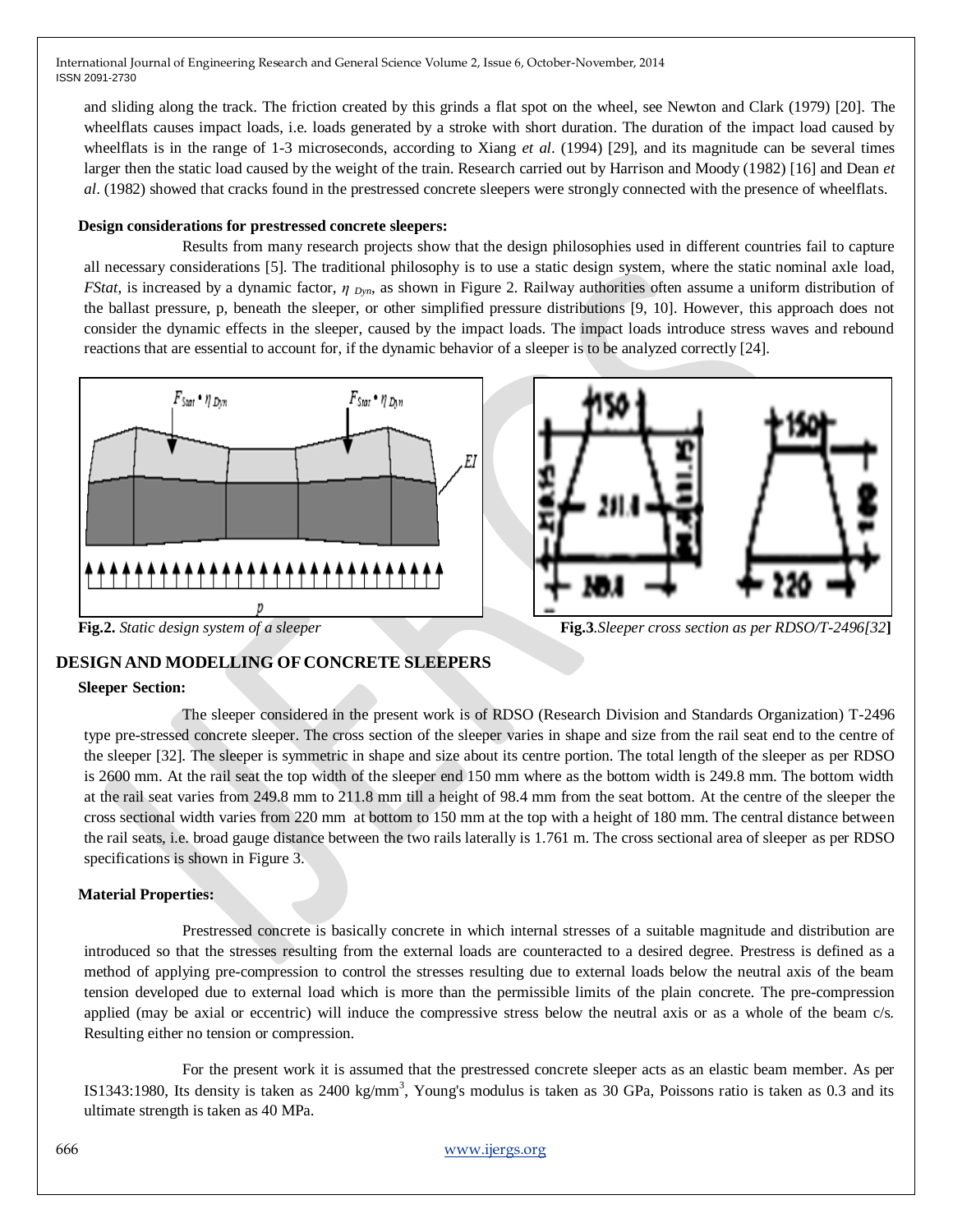#### **Modeling of the concrete sleeper:**

To model the sleeper, initially the geometric model of the sleeper is built in ANSYS12.1 and then the finite element model is built. In order to model the rather complicated geometry of the sleeper, key points are input in absolute coordinate form and these key points are created at one end, i.e. rail seat end of the concrete sleeper and also at the centre of the sleeper where the cross section varies. Further areas have been created by using key points at rails seat end cross section and also at the centre of the sleeper. Adjoining areas have also been created between the two cross sections. These areas have been glued using Boolean operations and then a volume is created using all the six areas. At this stage a half sleeper model is created. The half sleeper volumetric model is then reflected about the centre cross sectional plane to create the other half of the sleeper and both the volumes are added using Boolean operations. In this way, full sleeper volumetric model is built in ANSYS 12.1. The Line model describing the cross section areas and also the sleeper volumetric model built are shown in Fig.4. and Fig.5. respectively.





**Fig.4.** *Line Model of the Sleeper* **Fig.5.** *Volumetric Model of the Sleeper* 

The volumetric model of the mono block sleeper built in ANSYS is then discretized with 20 node brick elements of SOLID 186 element type to build the Finite element model of the sleeper for further analysis. A total of 2940 elements and 1647 nodes have been used in the FE mesh of the sleeper model. The FE model has been utilized for studies of influential parameters and thereby a better knowledge concerning the structural behavior of a concrete sleeper is gained. The obtained FE meshed model of the sleeper is shown in Fig.6.



# **STATIC ANALYSIS OF CONCRETE SLEEPERS**

## **Boundary conditions:**

667 www.ijergs.org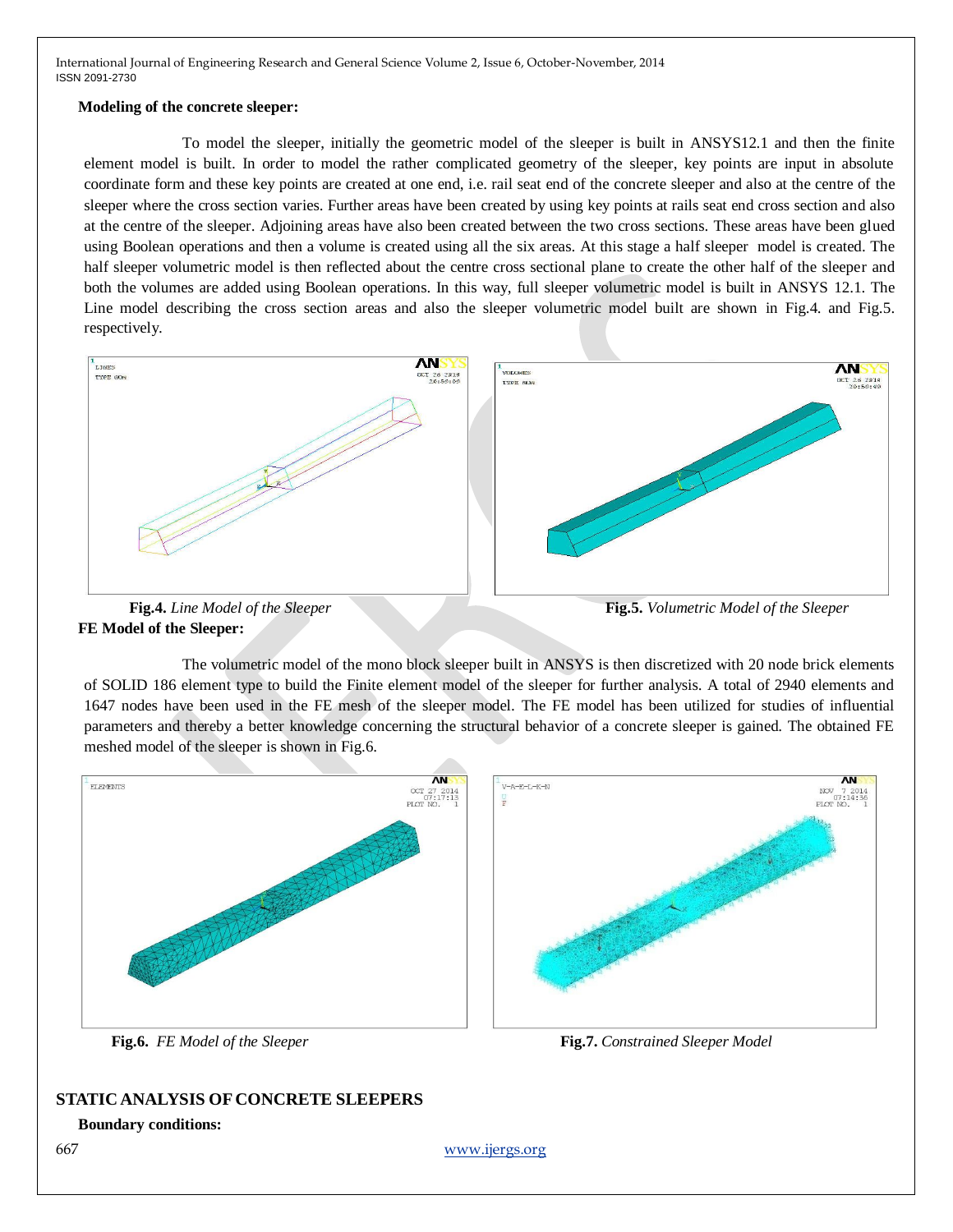In general, the sleeper is supported by ballast which acts as elastic cushion for the sleeper between the rails and the embankment. Hence, for static stress analysis we consider that the sleeper is constrained at its bottom and also at its tapered cross section ends. The surfaces areas of the sleeper which are covered in and around by the ballast are hence constrained in the solution module of ANSYS.

#### **Loading conditions:**

The sleepers are rigidly fastened to the rails at a distance of 1.761 m which is called as broad gauge as per the RDSO specifications for the Indian Railways. The locations on the top surface of the sleeper where the I- sectioned rails are positioned are called as rail seats. As per RDSO specifications when the moving train travels, the operating conditions consider that a single sleeper takes a load of 15000 kg which is transferred by the rails on to the rail seat locations of the sleeper. Hence, considering a hypothetical load case of 15000 kg vertical load being transferred to a single sleeper, the identified nodes 823 and 824 which are the rail seat locations are given a load of 73575 kN each. The constrained FE Model of the sleeper along with the loads applied are shown in Fig.7.

#### **Static Stress Analysis results:**

On carrying out the static analysis, deflections and stresses are obtained for the sleeper model. It can be observed that the vertical displacement is maximum at the rail seat with a value of 21.165 mm. The maximum equivalent stress value is 4839 N/mm2 which can be observed at the rail seat. Since the elastomeric pad is linked between the rail and sleeper along with fasteners the behavior at rail seat is tolerable. The stress and displacement plots are shown from Fig.8 to Fig.11.



# **DYNAMIC RESPONSE OF SLEEPER**

For analyzing and understanding the dynamic response of the sleeper two different criteria are considered in the present work. In the first criteria, the sleeper's response under its self weight without considering any constraints is analyzed and its fundamental frequencies and mode shapes are obtained. This condition of sleeper is called free-free condition. In the second criteria, the condition of the ballast supporting the sleeper at its bottom surface and adjoining side surfaces at the rail seat end is considered similar to the boundary conditions considered in static analysis. This condition is called In-situ condition.

# **Modal Analysis of Sleeper in free-free condition:**

#### 668 www.ijergs.org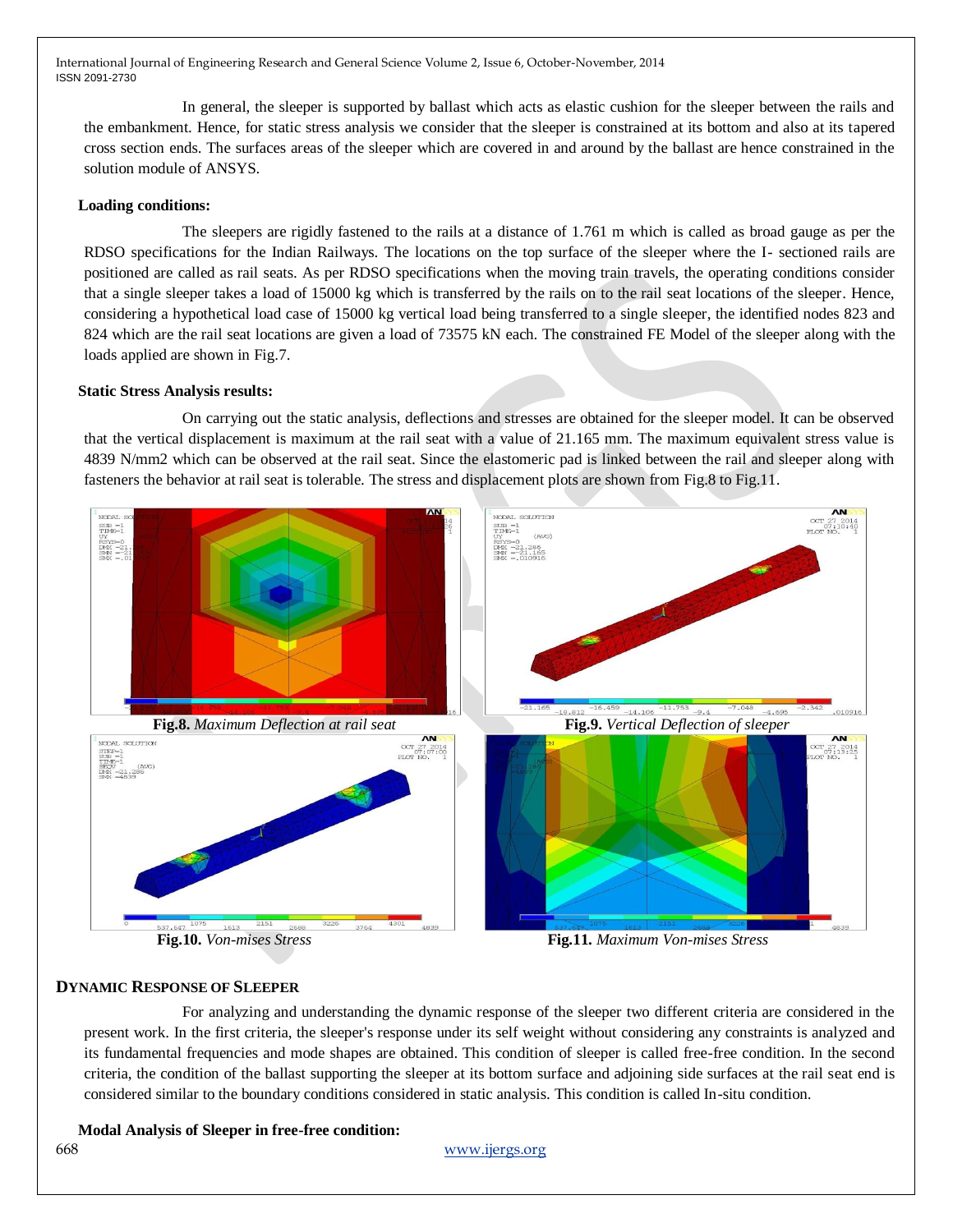Eigen frequency modal analysis is performed on the sleeper in a free-free condition without considering any constraints on the sleeper. In ANSYS, Block Lanczos method in the modal analysis is used for obtaining the first twenty natural frequencies and mode shapes of the sleeper model. Block Lanczos method successfully gives results for symmetric structures. The lowest fundamental frequency obtained in this condition is 3.3871 Hz with a maximum displacement of 0.122344 mm at the rail seat ends. The mode shapes obtained in free-free condition of the sleeper are shown in Fig.12and Fig.13.





Eigen frequency modal analysis is performed on the sleeper in a In-situ condition by constraining the bottom surface and adjacent surfaces of the sleeper. In ANSYS, Block Lanczos method in the modal analysis is used for obtaining the first twenty natural frequencies and mode shapes. Block Lanczos method successfully gives results for symmetric structures. The lowest fundamental frequency obtained in this condition is 261.65 Hz with a maximum displacement of 0.308046 mm near the centre of gravity of the top surface of the sleeper. The mode shapes obtained in the In-situ condition of the sleeper are shown from Fig.14 to Fig.15.

The natural frequencies obtained for the sleeper model as in free-free and in-situ conditions are presented in the table 1. It can be observed that in the in-situ condition which is the practical condition for sleeper in the railway track, the frequencies are substantially higher and signifies that the ballast cushions the sleeper effectively.



**Fig.14.** *Mode 1 of Sleeper in In-Situ criteria* **Fig.15.** *Mode 2 of Sleeper in In-Situ criteria*

**Table 1.** *Natural frequencies of sleeper in Free- Free and In-Situ Conditions*

| MODE No. | <b>FREQUENCY(Hz)</b> | <b>FREQUENCY(Hz)</b> |
|----------|----------------------|----------------------|
|          | <b>FREE-FREE</b>     | <b>IN-SITU</b>       |
|          | 3.3871               | 261.65               |
|          | 3.4861               | 265.16               |
|          | 10.011               | 266.90               |
|          | 10.092               | 278.34               |
|          | 14.753               | 283.68               |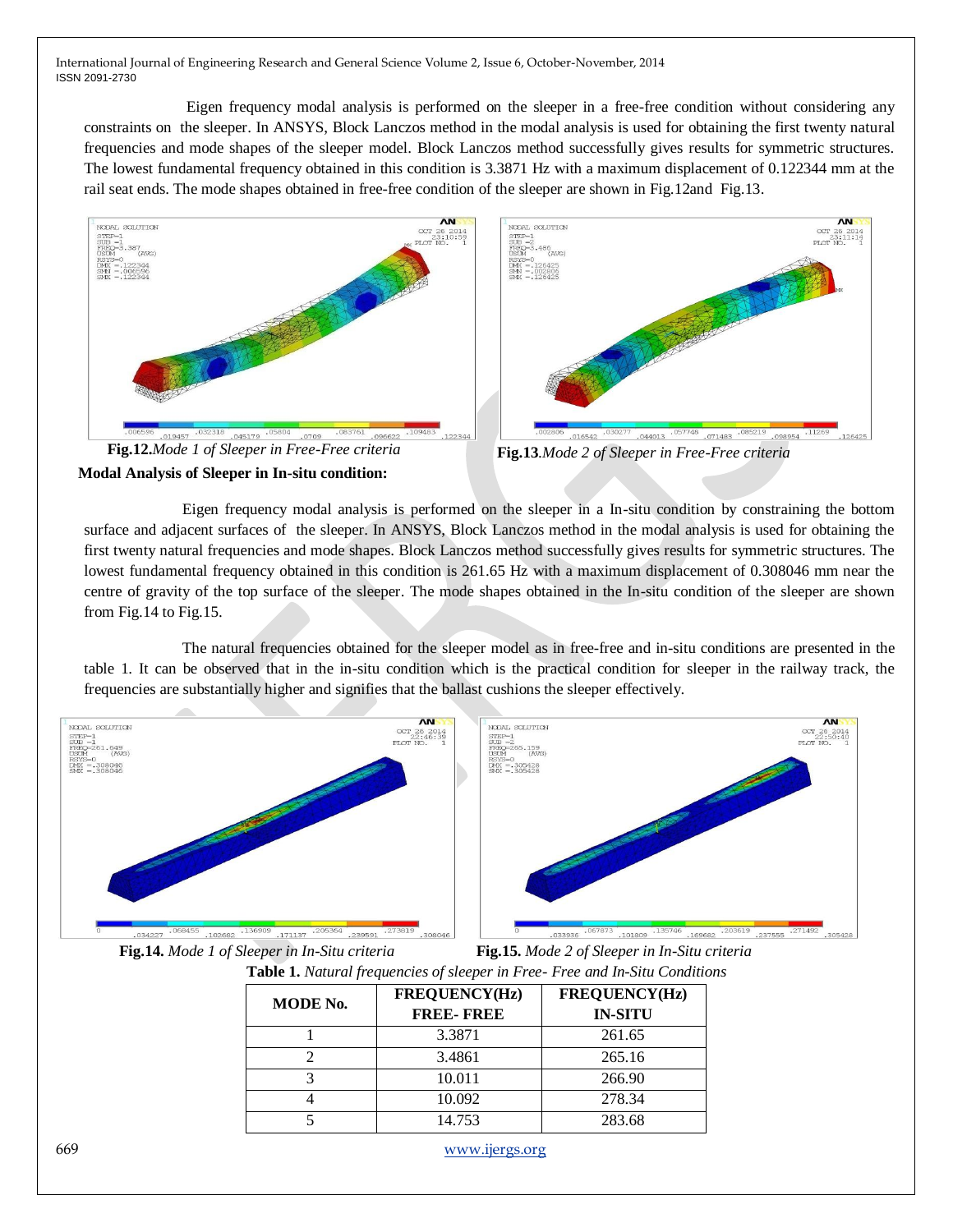| 6  | 18.676 | 288.44 |
|----|--------|--------|
| 7  | 18.827 | 288.65 |
| 8  | 20.418 | 290.10 |
| 9  | 29.070 | 299.36 |
| 10 | 29.554 | 299.80 |
| 11 | 34.631 | 309.17 |
| 12 | 41.046 | 310.37 |
| 13 | 41.402 | 311.96 |
| 14 | 43.078 | 314.70 |
| 15 | 48.503 | 322.85 |
| 16 | 54.384 | 328.35 |
| 17 | 54.923 | 330.52 |
| 18 | 64.194 | 335.80 |
| 19 | 65.819 | 344.71 |
| 20 | 68.121 | 346.83 |
|    |        |        |

## **CONCLUSIONS**

Analytical results from the established finite element model of a concrete sleeper showed expected behavior static load conditions. The structural response up to the maximum load capacity of the sleeper, with yielding of the reinforcement, is well captured in the finite element analysis. This analysis showed that the finite element program was well suited for modeling concrete sleepers. The hypothetical load case considered in the present work shows that the rail seat end locations of the sleeper are affected. The finite element model of the sleeper and the constraints in the form of underlying ballast included showed fairly good agreement with the global track model for downward displacement of the rail from its original position. The sleeper model revealed a complex interaction between the sleeper and the underlying ballast, and showed that impacts occur between the sleeper and the underlying ballast as the wheel of the train passes the sleeper.

Vibration characteristics of railway concrete sleepers are crucial for the development of a realistic dynamic model of railway track as well as the concrete sleeper itself, which are capable of predicting its dynamic responses. The results of the simulated modal analysis for prestressed concrete sleepers under different boundary conditions are presented in this work. Two types of conditions are considered, and it is observed that in the free-free condition the natural frequencies are much lower to that of the in-situ condition which considers the ballast support condition. It is found that the resonant frequencies associated with the lower mode of vibration of prestressed concrete sleepers are considerably affected by the support boundary conditions. The dominant effect of the ballast support is placed on the modal damping in the ballast-sleeper interaction. In addition, the mode shapes, which can indicate the deteriorated state of concrete sleepers, were affected by the ballast conditions. In summary, the in-situ condition had a remarkable influence on the natural frequency, modal damping, and vibration mode shape of prestressed concrete sleepers, especially in the low frequency range and flexural deformation.

#### **REFERENCES:**

- [1] Ager J. W. A. (1968): Prestressed concrete railway sleepers. Proceedings of FIP Symposium "Mass produced prestressed precast elements", Madrid, June 3-4, 1968, pp. 81-91.
- [2] Ahlbeck D. R. (1980): An investigation of impact loads due to wheel flats and rail joints, ASME, November 1980, 10 pp
- [3] Bathe K-J. (1996): Finite element procedures. Prentice-Hall, Englewood Cliffs, New Jersey, 1996, 1037 pp.
- [4] Bonnett C. F. (1996): Practical Railway Engineering. Imperial College Press, cop.1996, London, 207 pp
- [5] Buekett J. (1983): Concrete sleepers, Railway Industry Association, First Track Sector Course held at Walford U.K., 1983, pp.  $4/1-1-7$ .
- [6] Buekett J., Firth D., Surtees J. R. (1987): Concrete ties in modern track. Railway Track and Structures (RT&S), Vol. 83, No. 8, August 1987, pp. 32, 34-35, 37.
- [7] Buekett J. (1991): Ensuring concrete sleepers are fit for service. International Symposium on precast concrete railway sleepers, Madrid, 1991, pp. 89-99.
- [8] Dahlberg T., Nielsen J. (1991): Dynamic behavior of free-free and in situ concrete railway sleepers. International Symposium on precast concrete railway sleepers, Madrid, 1991, pp. 393-410.